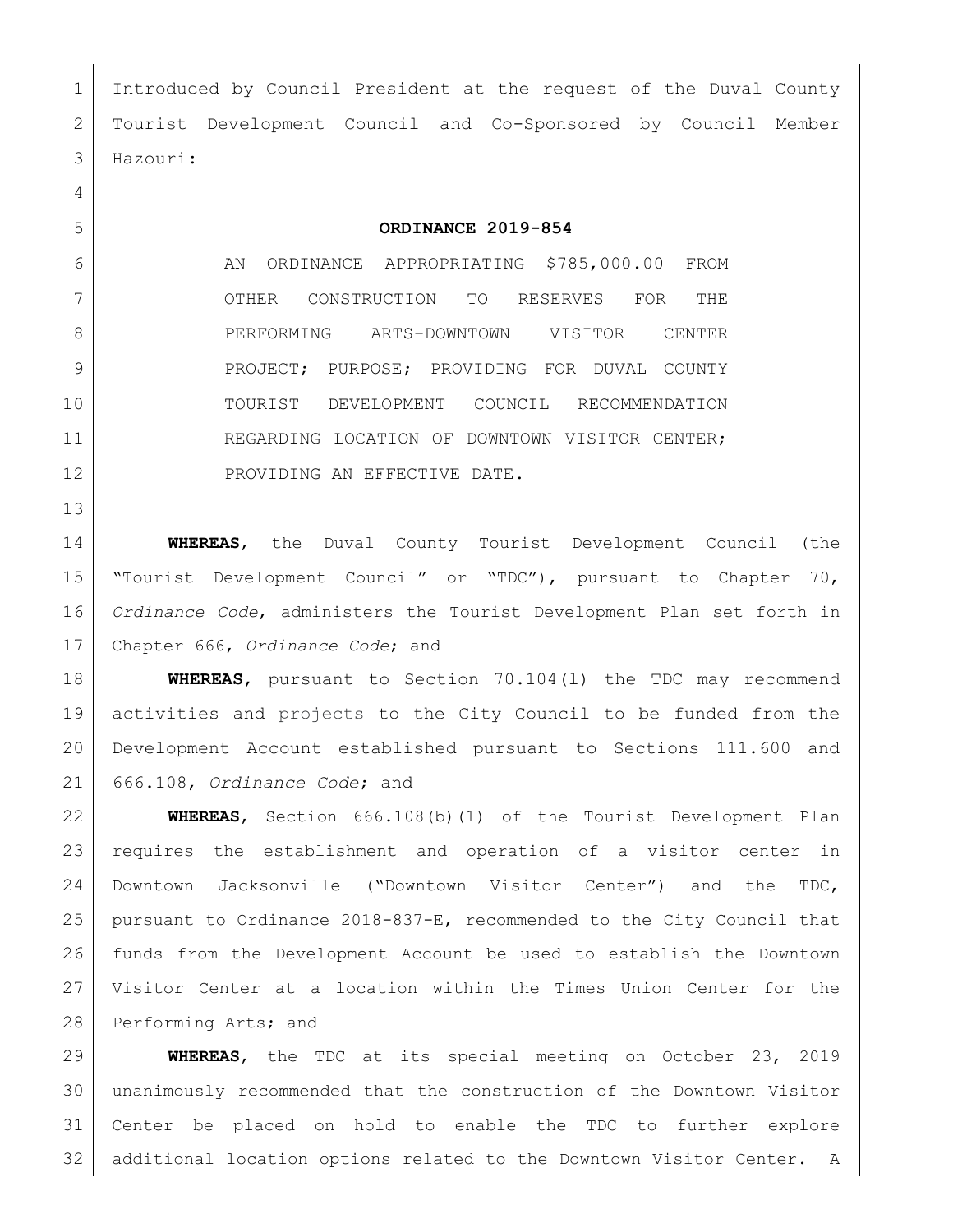copy of the special meeting minutes are attached hereto as **On File**; 2 now therefore

**BE IT ORDAINED** by the Council of the City of Jacksonville:

 **Section 1. Recitals.** The recitals set forth above are true and correct and incorporated herein by reference.

 **Section 2. Appropriation.** For the 2019-2020 fiscal year, 7 | within the City's budget, there are hereby appropriated the indicated sum(s) from the account(s) listed in subsection (a) to 9 | the account (s) listed in subsection  $(b)$ :

 (The account information is attached hereto as **Exhibit 1** and incorporated herein by this reference)

(a) Appropriated from:

13 See attached **Exhibit 1** \$785,000.00 (b) Appropriated to: 15 See attached **Exhibit 1** \$785,000.00

 (c) **Explanation of Appropriation.** This ordinance appropriates 17 | \$785,000.00 from "Other Construction" to "Reserves" for 18 the Performing Arts-Downtown Visitor Center project.

 **Section 3**. **Purpose.** The purpose of the appropriation above is to appropriate \$785,000.00 from "Other Construction" to "Reserves" for the Performing Arts-Downtown Visitor Center project until the TDC makes a determination and recommendation to the City Council regarding the site location of the Downtown Visitor Center.

 **Section 4. Tourist Development Council Recommendation Regarding Location of the Downtown Visitor Center.** The TDC is directed to further assess and/or explore additional locations for 27 | the Downtown Visitor Center consistent with the Tourist Development Plan. The funding appropriated to Reserves in Section 3 above may not be expended until the TDC determines and recommends to the City Council a final site location for the Downtown Visitor Center consistent with the Tourist Development Plan.